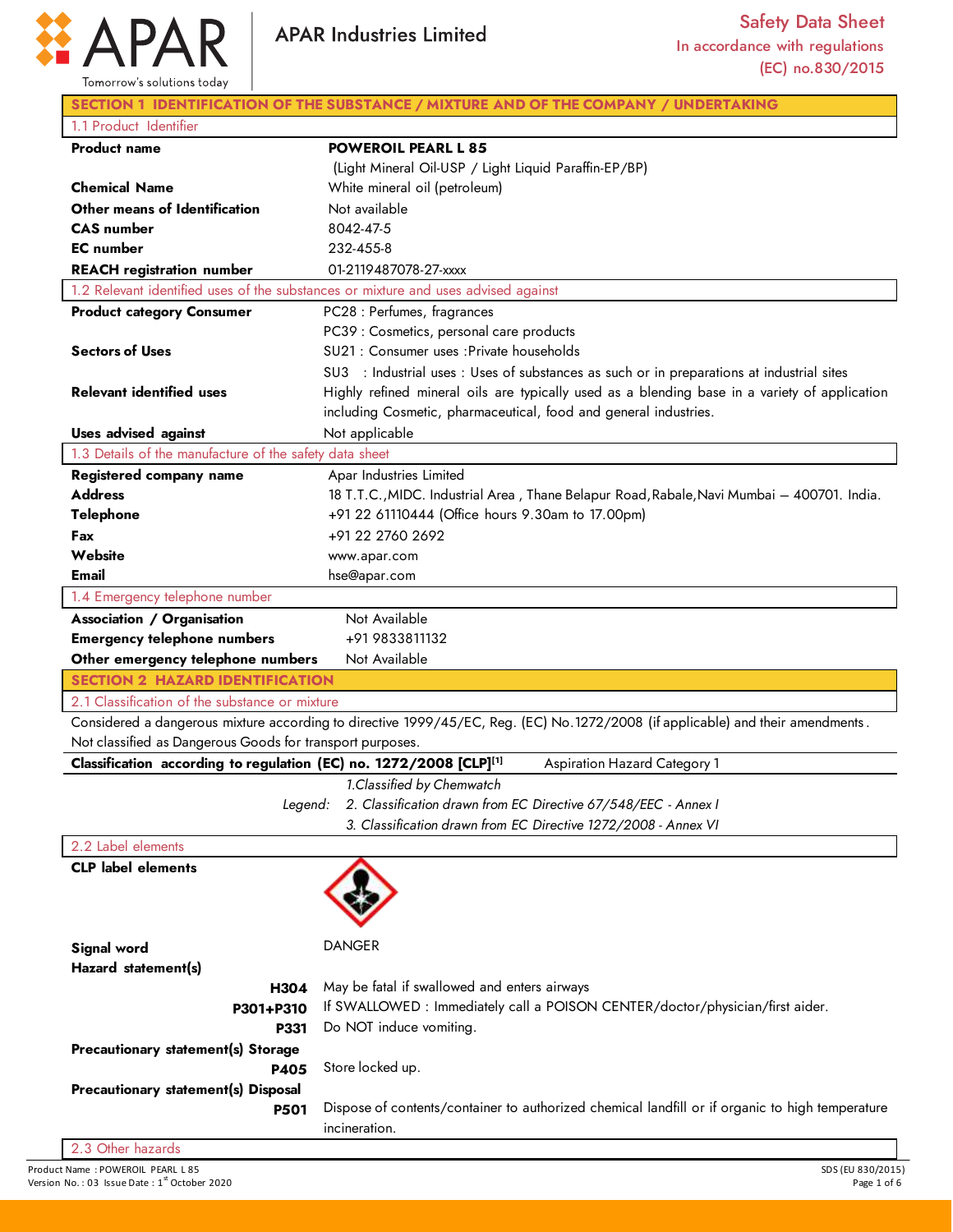

Product Name : POWEROIL PEARL L 85 SDS (EU 830/2015)<br>
Product Name : POWEROIL PEARL L 85 SOS (EU 830/2015)<br>
Page 2 of 6 Space 2 of 6 Space 2 of 6 Space 2 of 6 Space 2 of 6 Space 2 of 6 Space 2 of 6 Space 2 of 6 Space 2 of REACH – Art.57-59 : The mixture does not contain Substance of Very High Concern (SVHC) at the SDS print date. **SECTION 3 COMPOSITION / INFORMATION ON INGREDIENTS** 3.1 Substance 1. CAS No. 2. EC No. 3. Index No. 4. REACH No. **% (Weight) Name Classification according to regulation (EC) No.1272/2008(CLP)**  1. 8042-47-5 2. 232-455-8 3. Not Available 4. 01-2119487078-27-xxxx 100 White Mineral Oil (petroleum) Aspiration Hazard Category 1 : H304 [1] **SECTION 4 FIRST AID MEASURES** 4.1 Description of first aid measures **Eye Contact Skin Contact Inhalation Ingestion** If this product comes in contact with eyes : Wash out immediately with water  $\triangleright$  If irritation continues, seek medical attention. Removal of contact lenses after an eye injury should only be undertaken by skilled personnel. If skin or hair contact occurs:  $\triangleright$  Flush skin and hair with running water (and soap if available).  $\triangleright$  Seek medical attention in event of irritation. If fumes, aerosol or combustion products are inhaled remove from contaminated area. Other measures are usually unnecessary.  $\triangleright$  Immediately give a glass of water. First aid is not generally required. If in doubt, contact a Poisons Information Centre or a doctor. 4.2 Most important symptoms and effects, both acute and delayed See section 11 4.3 Indication of any immediate medical attention and special treatment needed Treat symptomatically. **SECTION 5 FIRE FIGHTING MEASURES** 5.1 Extinguishing media Dry chemicals Powder. Foam.  $\triangleright$  BCF (where regulations permit).  $\triangleright$  Carbon dioxide (CO2). Water spray or fog – Large fires only. 5.2 Special hazards arising from the substrate or mixture Fire incompatibility **Avoid contamination with oxidizing agents i.e. nitrates, oxidizing acids, chlorine acids,** chlorine bleaches, pool chlorine etc. as ignition may results. 5.3 Advice for firefighters Fire fighting  $\rightarrow$  Alert Fire Brigade and tell them location and nature of hazard. Wear full body protective clothing with breathing apparatus. **SECTION 6 ACCIDENTAL RELEASE MEASURES** 6.1 Personal precautions, protective equipment and emergency procedures See section 8 6.2 Environmental precautions See section 12 6.3 Methods and material for containment and cleaning up **Minor spills**  $\triangleright$  Remove all ignitions sources.  $\triangleright$  Clean up all spills immediately.  $\triangleright$  Avoid breathing vapours and contact with skin and eyes.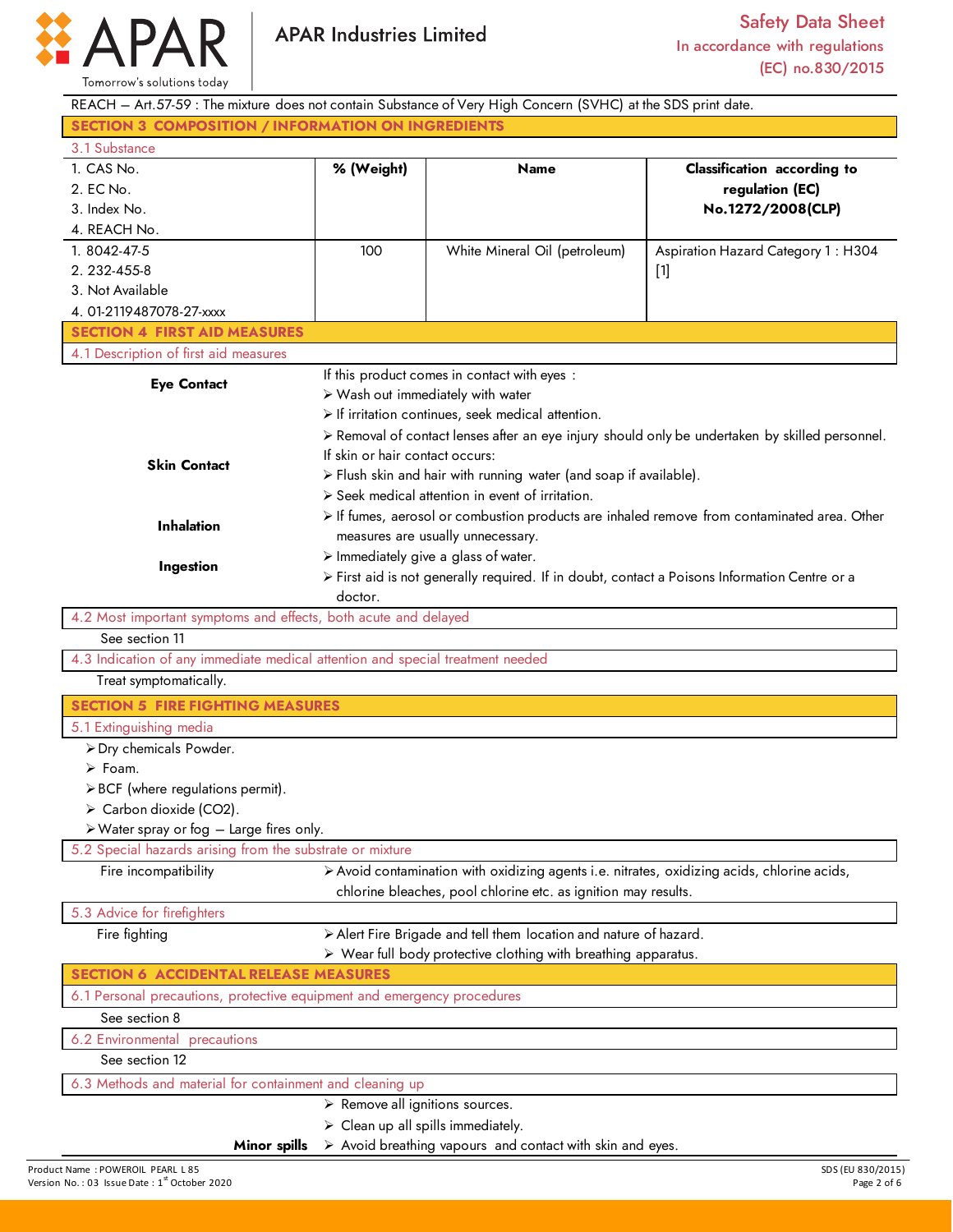

Control personal contact with the substance, by using protective equipment.

- Contain and absorb spill with sand, earth, inert material or vermiculite.
- Wipe up.
- Place in a suitable, labelled container for waste disposal.

| 6.4 Reference to other sections                                   |                                                                                          |  |  |
|-------------------------------------------------------------------|------------------------------------------------------------------------------------------|--|--|
|                                                                   | Personal protective Equipment advice is contained in Section 8 of this SDS.              |  |  |
| <b>SECTION 7 HANDLING AND STORAGE</b>                             |                                                                                          |  |  |
| 7.1 Precautions for safe handling                                 |                                                                                          |  |  |
|                                                                   | > Avoid all personal contact, including inhalation.                                      |  |  |
|                                                                   | > Wear protective clothing when risk of exposure occurs.                                 |  |  |
|                                                                   | > Use in a well-ventilated area.                                                         |  |  |
|                                                                   | > Prevent concentration in hollows and sumps.                                            |  |  |
|                                                                   | > DO NOT enter confined spaces until atmosphere has been checked.                        |  |  |
|                                                                   | > Avoid smoking, naked lights or ignition sources.                                       |  |  |
| <b>Safe Handling</b>                                              | > Avoid contact with incompatible materials. When handling, DO NOT eat, drink or smoke.  |  |  |
|                                                                   | > Keep containers securely sealed when not in use. Avoid physical damage to containers.  |  |  |
|                                                                   | > Always wash hands with soap and water after handling.                                  |  |  |
|                                                                   | > Work clothes should be laundered separately.                                           |  |  |
|                                                                   | > Use good occupational work practice.                                                   |  |  |
|                                                                   | > Observe manufacturer's storage and handling recommendations contained within this SDS. |  |  |
|                                                                   | Atmosphere should be regularly checked against established exposure standards to ensure  |  |  |
|                                                                   | safe working conditions.                                                                 |  |  |
| Fire and explosion protection                                     | See section 5                                                                            |  |  |
| 7.2 Conditions for safe storage, including any in compatibilities |                                                                                          |  |  |
| Suitable container                                                | > Metal can or drum                                                                      |  |  |
|                                                                   | > Packaging as recommended by manufacturer.                                              |  |  |
|                                                                   | > Check all containers are clearly labeled and free from leaks.                          |  |  |
| <b>Storage incompatibility</b>                                    | Avoid reaction with oxidizing agents.                                                    |  |  |
| 7.3 Specific end use(s)                                           | Section 1.2                                                                              |  |  |
| <b>SECTION 8 EXPOSURE CONTROLS / PERSONAL PROTECTION</b>          |                                                                                          |  |  |
| 8.1 Control parameters                                            |                                                                                          |  |  |
| <b>DERIVED NO EFFECT LEVEL (DNEL)</b> Not available               |                                                                                          |  |  |
| PREDICTED NO EFFECT LEVEL (PNEL) Not available                    |                                                                                          |  |  |
| <b>OCCUPATIONAL EXPOSURE LIMITS (OEL)</b>                         |                                                                                          |  |  |
| Ingredient name                                                   | <b>Exposure limits</b>                                                                   |  |  |
| White mineral oil (petroleum)                                     | ACGIH TLV (United States, 6/2013).                                                       |  |  |
|                                                                   | TWA: 5 mg/m <sup>3</sup> 8 hours. Form: Inhalable fraction                               |  |  |
|                                                                   | OSHA PEL (United States, 2/2013).                                                        |  |  |
|                                                                   | TWA: $5 \text{ mg/m}^3$ 8 hours.                                                         |  |  |
| 8.2 Exposure controls                                             |                                                                                          |  |  |
| 8.2.1 Appropriate engineering controls                            |                                                                                          |  |  |
| 8.2.2 Personal protection                                         |                                                                                          |  |  |

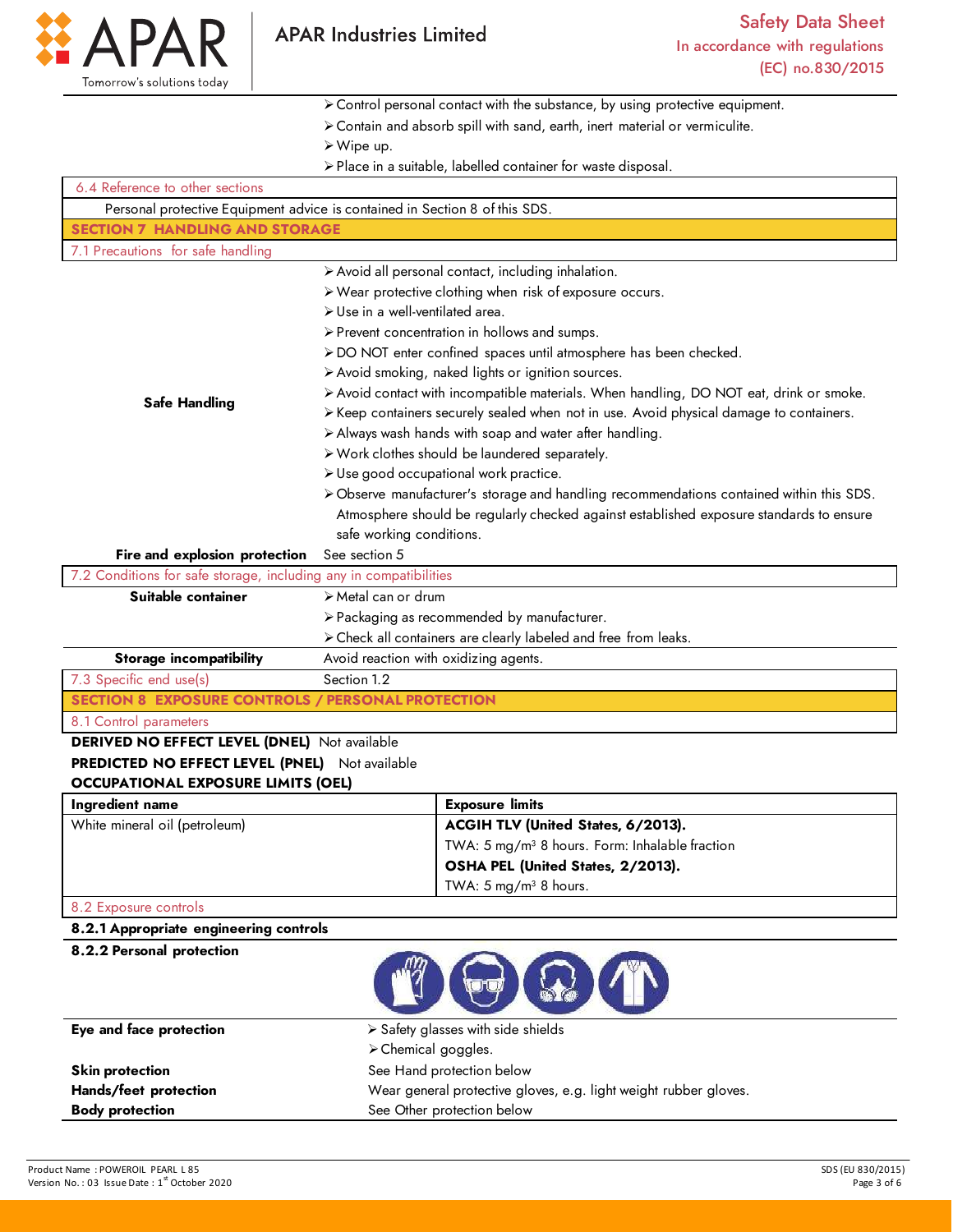

 $\mathbf D$ 

| Tomorrow's solutions today                                |                                                                                                                       |
|-----------------------------------------------------------|-----------------------------------------------------------------------------------------------------------------------|
| Other protection                                          | No special equipment needed when handling small quantities.                                                           |
|                                                           | <b>OTHERWISE:</b>                                                                                                     |
|                                                           | Overalls.                                                                                                             |
|                                                           | Barrier cream.                                                                                                        |
|                                                           | Eyewash unit.                                                                                                         |
| <b>Thermal hazards</b>                                    | Not Available                                                                                                         |
| <b>Respiratory protection</b>                             |                                                                                                                       |
|                                                           | Type A-P Filter of sufficient capacity. (AS/NZS 1716 & 1715, EN 143:2000 & 149:2001, ANSI Z88 or national equivalent) |
| 8.2.3. Environmental exposure controls                    | See section 12                                                                                                        |
| <b>SECTION 9 PHYSICAL AND CHEMICAL PROPERTIES</b>         |                                                                                                                       |
| 9.1 Information on basic physical and chemical properties |                                                                                                                       |
| Appearance                                                |                                                                                                                       |
| <b>Physical state</b>                                     | Liquid                                                                                                                |
| Color                                                     | Colourless                                                                                                            |
| Form                                                      | Liquid                                                                                                                |
| Odor                                                      | Odorless                                                                                                              |
| <b>Odour threshold</b>                                    | Not applicable                                                                                                        |
| pH                                                        | Not applicable                                                                                                        |
| Melting point/Pour point                                  | <-15°C (ASTM D-97)                                                                                                    |
| <b>Flash point</b>                                        | Closed cup: > 150°C                                                                                                   |
| <b>Evaporation rate</b>                                   | $<$ 1 (n-butyl acetate = 1)                                                                                           |
| Flammability (solid, gas)                                 | Not applicable                                                                                                        |
| Flammability limits in air,                               | No Data                                                                                                               |
| lower, % by volume                                        |                                                                                                                       |
| Flammability limits in air,                               | No Data                                                                                                               |
| upper, % by volume                                        |                                                                                                                       |
| Vapour pressure                                           | <0.013 kPa (<0.1 mm Hg) [room temperature]                                                                            |
| Vapour density                                            | $>1$ [Air = 1]                                                                                                        |
| <b>Density</b>                                            | 0.818 to 0.880 at 25°C                                                                                                |
| Solubility(ies)                                           |                                                                                                                       |
| <b>Solubility (water)</b>                                 | Insoluble                                                                                                             |
| <b>Partition coefficient</b>                              |                                                                                                                       |
| (n-octanol/water)                                         | Not available                                                                                                         |
| <b>Decomposition temperature</b>                          | No Data                                                                                                               |
| <b>Auto-ignition temperature</b>                          | $>250^{\circ}$ C                                                                                                      |
| Viscosity, Kinematic at 40°C (104°F)                      | 0.11 cm <sup>2</sup> /s to 0.15 cm <sup>2</sup> /s (11.00 to 15.00 cSt)                                               |
| <b>Explosive properties</b>                               | No Data                                                                                                               |
| <b>Oxidising properties</b>                               | No Data                                                                                                               |
| <b>DMSO</b> extractible compound                          | Nil                                                                                                                   |
| according to IP-346                                       |                                                                                                                       |
|                                                           |                                                                                                                       |

| 9.2 Other Information                      | Not Available                                                                       |  |
|--------------------------------------------|-------------------------------------------------------------------------------------|--|
| <b>SECTION 10 STABILITY AND REACTIVITY</b> |                                                                                     |  |
| <b>10.1 Reactivity</b>                     | Stable.                                                                             |  |
| 10.2 Chemical stability                    | Under normal conditions of storage and use, hazardous reactions will not occur.     |  |
| 10.3 Possibility of hazardous              | Avoid temperatures exceeding the flash point.                                       |  |
| <b>Reactions</b>                           | No specific data.                                                                   |  |
| 10.4 Conditions to avoid                   | No specific data.                                                                   |  |
| 10.5 Incompatible materials                | Under normal conditions of storage and use, hazardous decomposition products should |  |
| 10.6 Hazardous decomposition               | not be produced.                                                                    |  |
| products                                   |                                                                                     |  |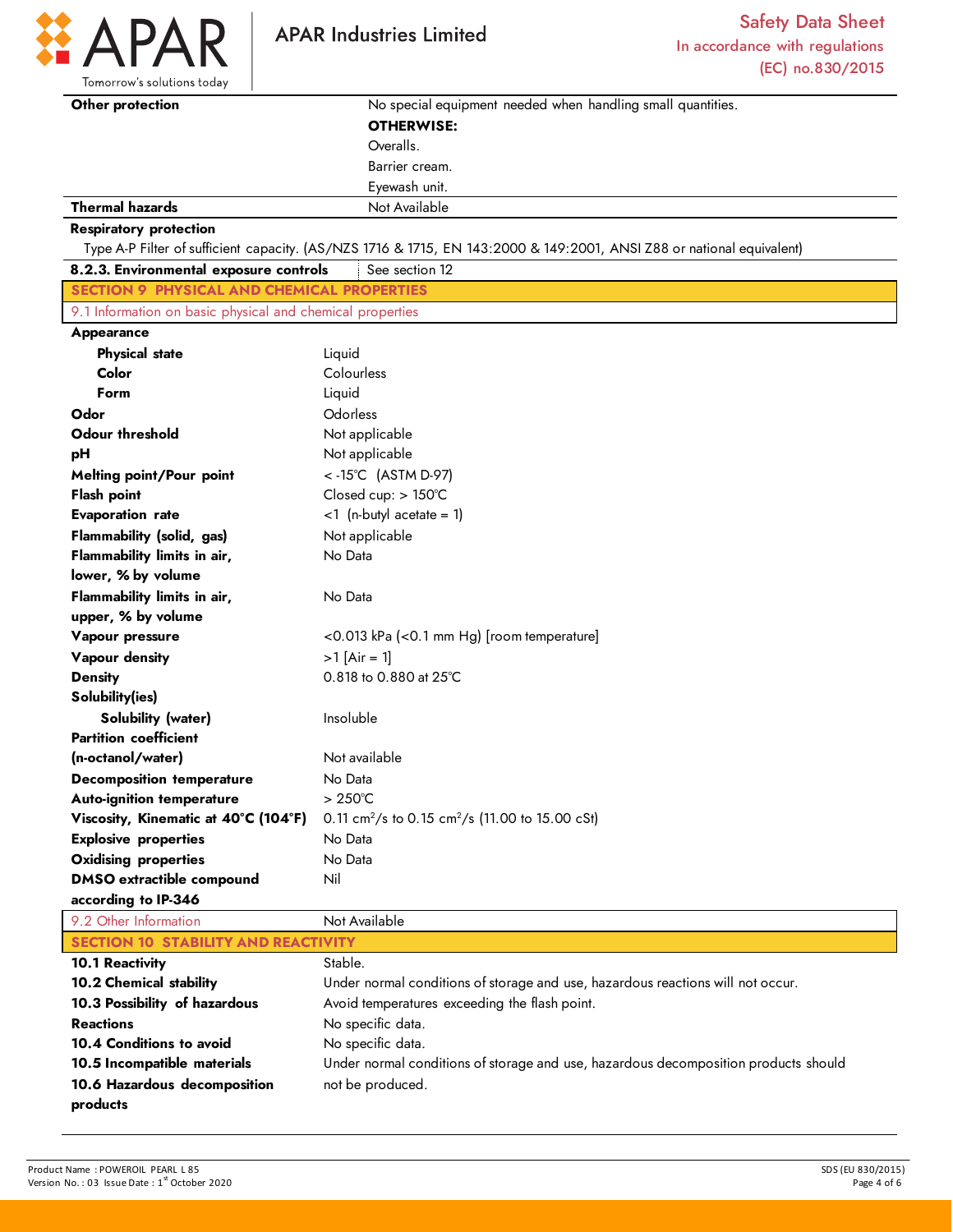

## **SECTION 11 TOXICOLOGICAL INFORMATION**

| <b>Routes of exposure</b>         | Inhalation. Ingestion.                                                                                              |
|-----------------------------------|---------------------------------------------------------------------------------------------------------------------|
| <b>Acute toxicity</b>             | Not classified.                                                                                                     |
| Skin corrosion/irritation         | Not classified. May be irritating to the skin.                                                                      |
| Serious eye damage/eye irritation | Not classified. May cause minor irritation on eye contact.                                                          |
| <b>Respiratory sensitiser</b>     | Not classified.                                                                                                     |
| <b>Skin sensitisation</b>         | Not classified.                                                                                                     |
| <b>Mutagenicity</b>               | No data available to indicate product or any components present at greater than 0.1% are<br>mutagenic or genotoxic. |
| Carcinogenicity                   | No known significant effects or critical hazard                                                                     |
| <b>Reproductive toxicity</b>      | Contains no ingredient listed as toxic to reproduction.                                                             |
| Specific target organ toxicity    | Not classified.                                                                                                     |
| - single exposure                 |                                                                                                                     |
| Specific target organ toxicity    | Not classified.                                                                                                     |
| - repeated exposure               |                                                                                                                     |
| Epidemiology                      | No epidemiological data is available for this product.                                                              |
|                                   |                                                                                                                     |

**12.1 Toxicity** 

**12.2 Persistence and degradability** 

| Ingredient                                | Persistence: Water/Soil                                                                                                                                                                                                                                                                                                                                                                                                               |               | <b>Persistence: Air</b>               |                                                                                                                                                                                                                                                                                                                                                                                                         |
|-------------------------------------------|---------------------------------------------------------------------------------------------------------------------------------------------------------------------------------------------------------------------------------------------------------------------------------------------------------------------------------------------------------------------------------------------------------------------------------------|---------------|---------------------------------------|---------------------------------------------------------------------------------------------------------------------------------------------------------------------------------------------------------------------------------------------------------------------------------------------------------------------------------------------------------------------------------------------------------|
|                                           | No data available for all ingredients                                                                                                                                                                                                                                                                                                                                                                                                 |               | No data available for all ingredients |                                                                                                                                                                                                                                                                                                                                                                                                         |
| 12.3 Bio-accumulative potential           |                                                                                                                                                                                                                                                                                                                                                                                                                                       |               |                                       |                                                                                                                                                                                                                                                                                                                                                                                                         |
| Ingredient                                | <b>Bioaccumulation</b>                                                                                                                                                                                                                                                                                                                                                                                                                |               |                                       |                                                                                                                                                                                                                                                                                                                                                                                                         |
|                                           | No data available for all ingredients                                                                                                                                                                                                                                                                                                                                                                                                 |               |                                       |                                                                                                                                                                                                                                                                                                                                                                                                         |
| 12.4 Mobility in soil                     |                                                                                                                                                                                                                                                                                                                                                                                                                                       |               |                                       |                                                                                                                                                                                                                                                                                                                                                                                                         |
| Ingredient                                | <b>Mobility</b>                                                                                                                                                                                                                                                                                                                                                                                                                       |               |                                       |                                                                                                                                                                                                                                                                                                                                                                                                         |
|                                           | No data available for all ingredients                                                                                                                                                                                                                                                                                                                                                                                                 |               |                                       |                                                                                                                                                                                                                                                                                                                                                                                                         |
| 12.5 Results of PBT and vPvB assessment   |                                                                                                                                                                                                                                                                                                                                                                                                                                       |               |                                       |                                                                                                                                                                                                                                                                                                                                                                                                         |
|                                           | P                                                                                                                                                                                                                                                                                                                                                                                                                                     | B             |                                       | т                                                                                                                                                                                                                                                                                                                                                                                                       |
| Relevant available data                   | Not available                                                                                                                                                                                                                                                                                                                                                                                                                         | Not available |                                       | Not available                                                                                                                                                                                                                                                                                                                                                                                           |
| PBT Criteria fulfilled?                   | Not available                                                                                                                                                                                                                                                                                                                                                                                                                         | Not available |                                       | Not available                                                                                                                                                                                                                                                                                                                                                                                           |
| 12.6 Other adverse effects                | No data available                                                                                                                                                                                                                                                                                                                                                                                                                     |               |                                       |                                                                                                                                                                                                                                                                                                                                                                                                         |
| <b>SECTION 13 DISPOSAL CONSIDERATIONS</b> |                                                                                                                                                                                                                                                                                                                                                                                                                                       |               |                                       |                                                                                                                                                                                                                                                                                                                                                                                                         |
| 13.1 Waste treatment methods              |                                                                                                                                                                                                                                                                                                                                                                                                                                       |               |                                       |                                                                                                                                                                                                                                                                                                                                                                                                         |
| Product / Packaging disposal              | Legislation addressing waste disposal requirements may differ by country, state and/ or<br>territory. Each user must refer to laws operating in their area. In some areas, certain wastes<br>must be tracked.<br>A Hierarchy of Controls seems to be common - the user should investigate:<br>Reduction<br>⋗<br>Reuse<br>Recycling<br>⋗<br>Disposal (if all else fails)<br>↘<br>and recycling or reuse may not always be appropriate. |               |                                       | This material may be recycled if unused, or if it has not been contaminated so as to make it<br>unsuitable for its intended use. If it has been contaminated, it may be possible to reclaim the<br>product by filtration, distillation or some other means. Shelf life considerations should also be<br>applied in making decisions of this type. Note that properties of a material may change in use, |
| <b>Waste treatment options</b>            | Not available                                                                                                                                                                                                                                                                                                                                                                                                                         |               |                                       |                                                                                                                                                                                                                                                                                                                                                                                                         |
| Sewage disposal options                   | Not available                                                                                                                                                                                                                                                                                                                                                                                                                         |               |                                       |                                                                                                                                                                                                                                                                                                                                                                                                         |